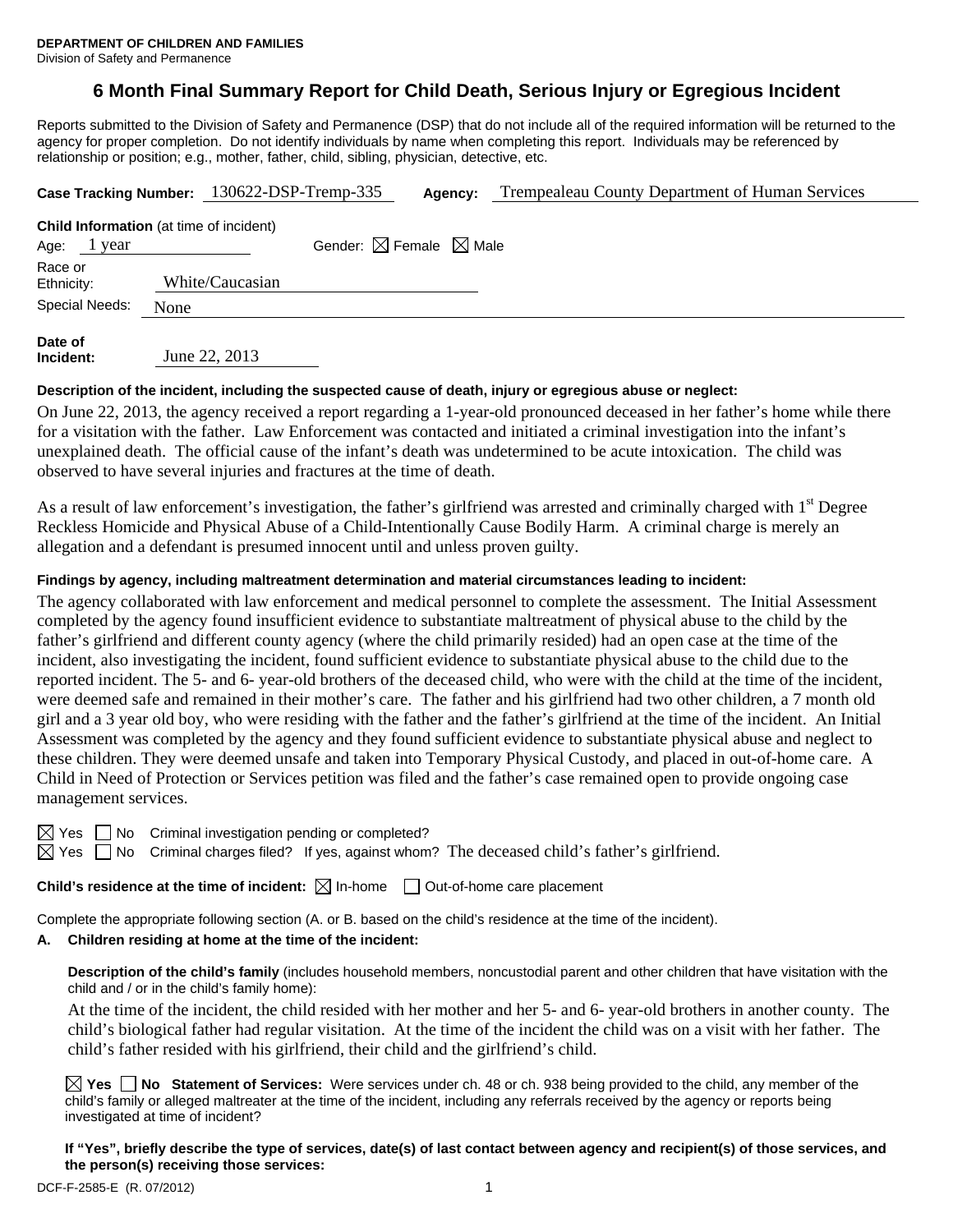**Summary of all involvement in services as adults under ch. 48 or ch. 938 by child's parents or alleged maltreater in the previous five years:** (Does not include the current incident.)

At the time of the incident, the child was under a Consent Decree in a different county. The last contact the other agency had with the father and his girlfriend was on June 4, 2013.

#### **Summary of actions taken by the agency under ch. 48, including any investigation of a report or referrals to services involving the child, any member of the child's family living in this household and the child's parents and alleged maltreater.** (Does not include the current incident.)

(Note: Screened out reports listed in this section may include only the date of the report, screening decision, and if a referral to services occurred at Access. Reports that do not constitute a reasonable suspicion of maltreatment or a reason to believe that the child is threatened with harm are not required to be screened in for an initial assessment, and no further action is required by the agency.)

On February 25, 2013 a different agency screened-in a CPS Report alleging physical abuse to the child. An assessment was completed by the agency and the allegation of physical abuse was found to require services. A Consent Decree was filed on June 4, 2013 and the case was open to provide ongoing case management at the time of the incident.

### **Summary of any investigation involving the child, any member of the child's family and alleged maltreater conducted under ch. 48 or ch. 938 and any services provided to the child and child's family since the date of the incident:**

The agency collaborated with law enforcement and medical personnel to complete the assessment. The Initial Assessment completed by the agency found insufficient evidence to substantiate maltreatment of physical abuse to the child by the father's girlfriend and different county agency (where the child primarily resided) had an open case at the time of the incident, also investigating the incident, found sufficient evidence to substantiate physical abuse to the child due to the reported incident. The 5- and 6- year-old brothers of the deceased child, who were with the child at the time of the incident, were deemed safe and remained in their mother's care. The father and his girlfriend had two other children, a 7 month old girl and a 3 year old boy, who were residing with the father and the father's girlfriend the time of the incident. An Initial Assessment was completed by the agency and they found sufficient evidence to substantiate physical abuse and neglect to these children. They were deemed unsafe and taken into Temporary Physical Custody, and placed in out-of-home care. A Child in Need of Protection or Services petition was filed and the father's case remained open to provide ongoing case management services.

## **B. Children residing in out-of-home (OHC) placement at time of incident:**

### **Description of the OHC placement and basis for decision to place child there:** N/A

## **Description of all other persons residing in the OHC placement home:**

N/A

**Licensing history:** Including type of license, duration of license, summary of any violations by licensee or an employee of licensee that constitutes a substantial failure to protect and promote the welfare of the child. N/A

## **Summary of any actions taken by agency in response to the incident:** (Check all that apply.)

| $\boxtimes$ | Screening of Access report                           | Attempted or successful reunification             |
|-------------|------------------------------------------------------|---------------------------------------------------|
| MMM         | Protective plan implemented                          | Referral to services                              |
|             | Initial assessment conducted                         | <b>Transportation assistance</b>                  |
|             | Safety plan implemented                              | Collaboration with law enforcement                |
| $\boxtimes$ | Temporary physical custody of child                  | Collaboration with medical professionals          |
|             | Petitioned for court order / CHIPS (child in need of | Supervised visitation                             |
|             | protection or services)                              | Case remains open for services                    |
| $\boxtimes$ | Placement into foster home                           | Case closed by agency                             |
|             | <b>Placement with relatives</b>                      | Initiated efforts to address or enhance community |
| $\boxtimes$ | Ongoing Services case management                     | collaboration on CA/N cases                       |
|             |                                                      | Other (describe):                                 |
|             |                                                      |                                                   |

# **FOR DSP COMPLETION ONLY:**

**Summary of policy or practice changes to address issues identified during the review of the incident:** 

Under the Child Welfare Disclosure Act (Section 48.981(7)(cr), Stats.), the DSP completes a 90-day review of the agency's